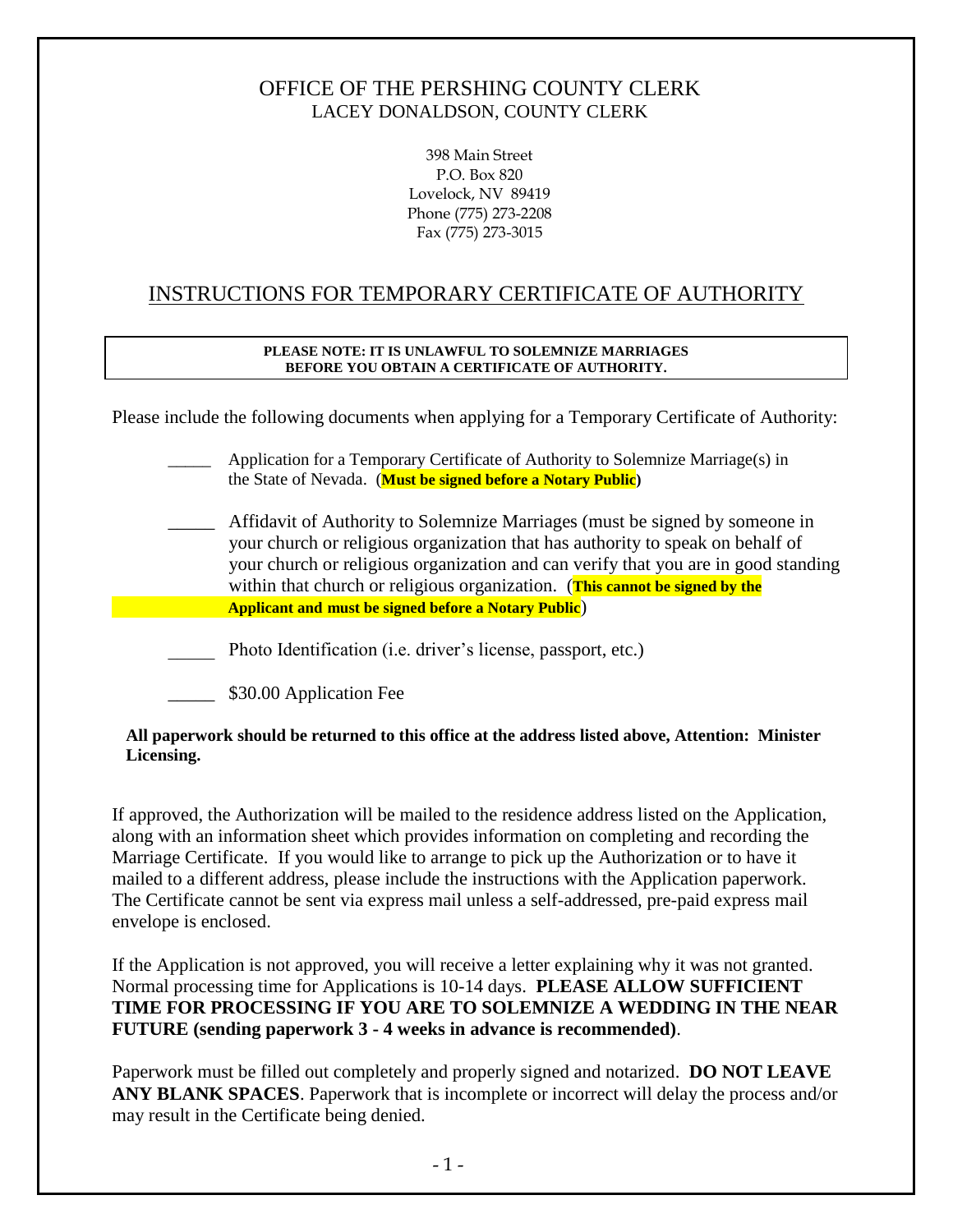# *County of Pershing, State of Nevada*

### **APPLICATION FOR A TEMPORARY CERTIFICATE OF AUTHORITY TO SOLEMNIZE MARRIAGE(S) IN THE STATE OF NEVADA**

1. Ceremony Date: \_\_\_\_\_\_\_\_\_\_\_\_\_\_\_\_\_\_\_\_\_\_\_\_\_\_\_\_

2. Name of institution and physical address where ceremony will be held:

| Ceremony Address (physical location)                         |                                                                                                          | City | State                                    | Zip Code |
|--------------------------------------------------------------|----------------------------------------------------------------------------------------------------------|------|------------------------------------------|----------|
|                                                              |                                                                                                          |      |                                          |          |
|                                                              |                                                                                                          |      |                                          |          |
|                                                              |                                                                                                          | City | <b>State</b>                             | Zip Code |
|                                                              |                                                                                                          |      |                                          |          |
|                                                              |                                                                                                          | City | <b>State</b>                             | Zip Code |
|                                                              | 7. Full Name of Applicant - (First, Middle, Last, Suffix)                                                |      |                                          |          |
| Nickname or Aliases Used                                     |                                                                                                          |      | Maiden Name (if applicable)              |          |
| 8.<br>Residence Physical Address                             |                                                                                                          | City | <b>State</b>                             | Zip Code |
| 9. $\overline{\phantom{a}}$<br>Mailing Address, if different |                                                                                                          | City | <b>State</b>                             | Zip Code |
| 10.                                                          |                                                                                                          |      |                                          |          |
| Date of Birth                                                | Place of Birth                                                                                           |      | Social Security Number                   |          |
| 13. Residence Phone #                                        | 14. $\frac{1}{\text{Alternate Phone}}$                                                                   |      | $\frac{15}{E \cdot \text{Mail Address}}$ |          |
|                                                              | 16. Date of licensure, ordination, appointment or authorization by church or religious organization:     |      |                                          |          |
|                                                              | 17. Name & address of the church or religious organization with which you are currently affiliated:      |      |                                          |          |
| Name                                                         |                                                                                                          |      | Affiliation / Denomination               |          |
| <b>Physical Address</b>                                      |                                                                                                          | City | <b>State</b>                             | Zip Code |
| Mailing Address, if Different                                |                                                                                                          | City | State                                    | Zip Code |
|                                                              | 18. If retired, how long did you have active charge of the above church or religious organization?       |      |                                          |          |
|                                                              | 19. If less than 3 years, please list any other organizations you served, when, where $\&$ for how long? |      |                                          |          |
|                                                              |                                                                                                          |      |                                          |          |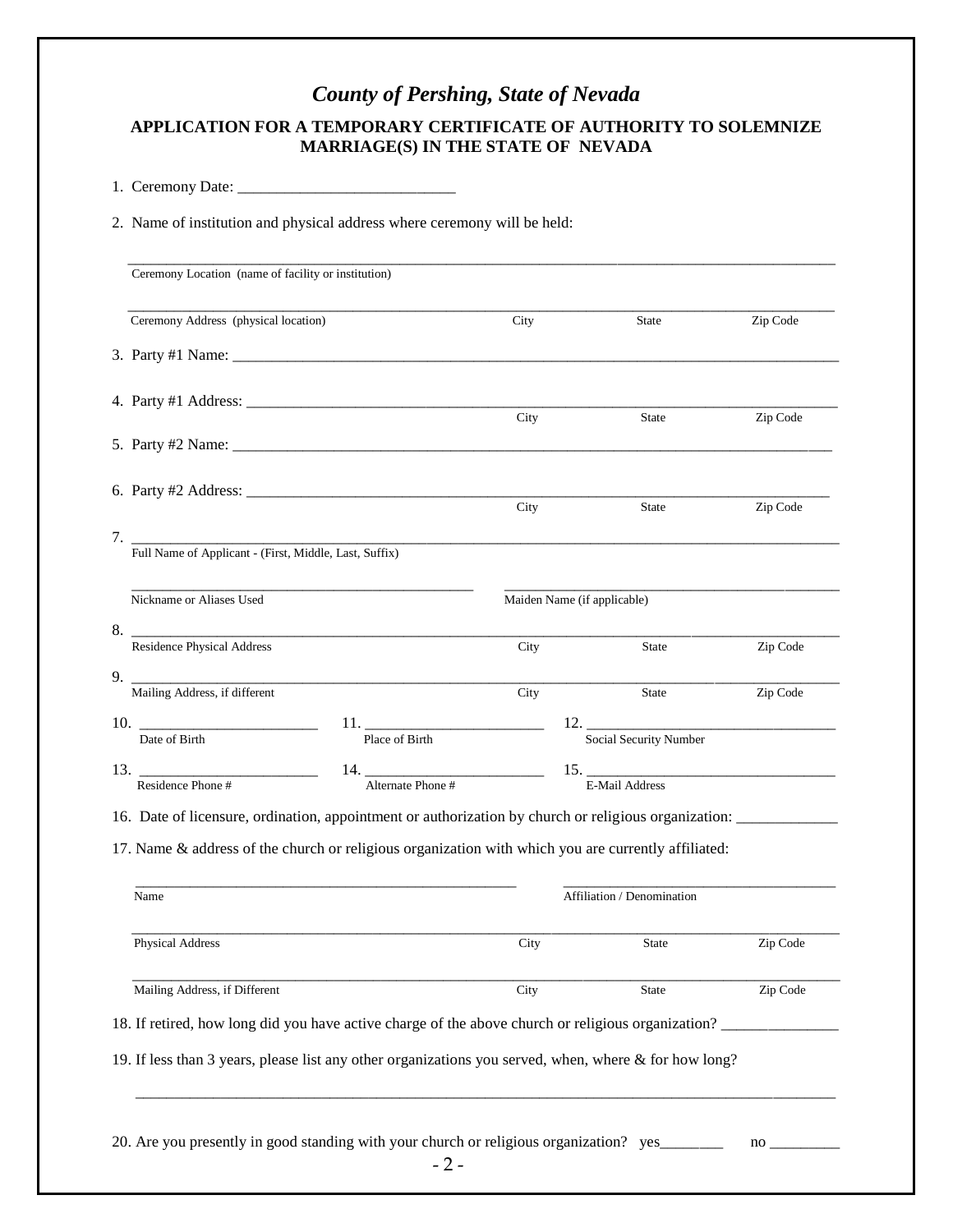- 21. Have you been convicted of a felony, been released from confinement or completed parole or probation, whichever occurs later, within the last 10 years? yes \_\_\_\_\_\_\_ no \_\_\_\_\_\_\_
- 22. Please mark the appropriate response *(failure to do so will result in the denial of the application.)*

| I am not subject to a court order for the support of a child;                                                                                                                                                                                                                                                                                                                                                                                                                                                                                |                        |
|----------------------------------------------------------------------------------------------------------------------------------------------------------------------------------------------------------------------------------------------------------------------------------------------------------------------------------------------------------------------------------------------------------------------------------------------------------------------------------------------------------------------------------------------|------------------------|
| I am subject to a court order for the support of one or more children and I am in compliance with<br>the order or I am in compliance with a plan approved by the District Attorney or other public<br>agency enforcing the order for repayment of the amount owed pursuant to the order; or                                                                                                                                                                                                                                                  |                        |
| I am subject to a court order for the support of one or more children and I am NOT in compliance<br>with the order or a plan approved by the District Attorney or other public agency enforcing the<br>order for repayment of the amount owed pursuant to the order.                                                                                                                                                                                                                                                                         |                        |
| I hereby certify by my signature below that my ministry is one of service to my church or religious organization or,<br>if retired, that my active ministry was of such nature. Further, I hereby acknowledge that I am subject to the<br>jurisdiction of the Pershing County Clerk with respect to the provisions of NRS 122 governing the conduct of<br>ministers or other persons authorized to solemnize a marriage to the same extent as if I were a minister or other<br>person authorized to solemnize a marriage residing in Nevada. |                        |
|                                                                                                                                                                                                                                                                                                                                                                                                                                                                                                                                              | Signature of Applicant |
| <b>VERIFICATION</b>                                                                                                                                                                                                                                                                                                                                                                                                                                                                                                                          |                        |

**STATE OF \_\_\_\_\_\_\_\_\_\_\_\_\_) ) ss: COUNTY OF\_\_\_\_\_\_\_\_\_\_\_\_\_)**

**\_\_\_\_\_\_\_\_\_\_\_**, being first duly sworn according to law, deposes and says:

Name of Applicant

that he/she is the Applicant in the above Application for Temporary Certificate of Authority to Solemnize Marriage(s) in the State of Nevada; that he/she has read the foregoing Application and knows the contents thereof; that the same are true of his/her knowledge, except for such matters therein stated on information and belief, and as to those matters he/she believes them to be true. Further, that he/she acknowledges that they are subject to the jurisdiction of the County Clerk with respect to the provisions of NRS 122.062 governing the conduct of ministers or other persons authorized to solemnize a marriage to the same extent as if he were a minister or other person authorized to solemnize a marriage residing in this State.

> \_\_\_\_\_\_\_\_\_\_\_\_\_\_\_\_\_\_\_\_\_\_\_\_\_\_\_\_\_\_\_\_\_\_\_\_\_\_\_\_\_\_\_ Signature of Applicant

SUBSCRIBED AND SWORN TO (OR AFFIRMED) BEFORE ME

 $\frac{1}{20}$  day of  $\frac{1}{20}$ 

\_\_\_\_\_\_\_\_\_\_\_\_\_\_\_\_\_\_\_\_\_\_\_\_\_\_\_\_\_\_\_\_\_\_\_\_\_\_\_\_\_\_

Signature of Notary Public (Affix County Seal or Notary Stamp)

#### **NOTE: IT IS UNLAWFUL TO PERFORM MARRIAGES PRIOR TO THE ISSUANCE OF A CERTIFICATE OF AUTHORITY**